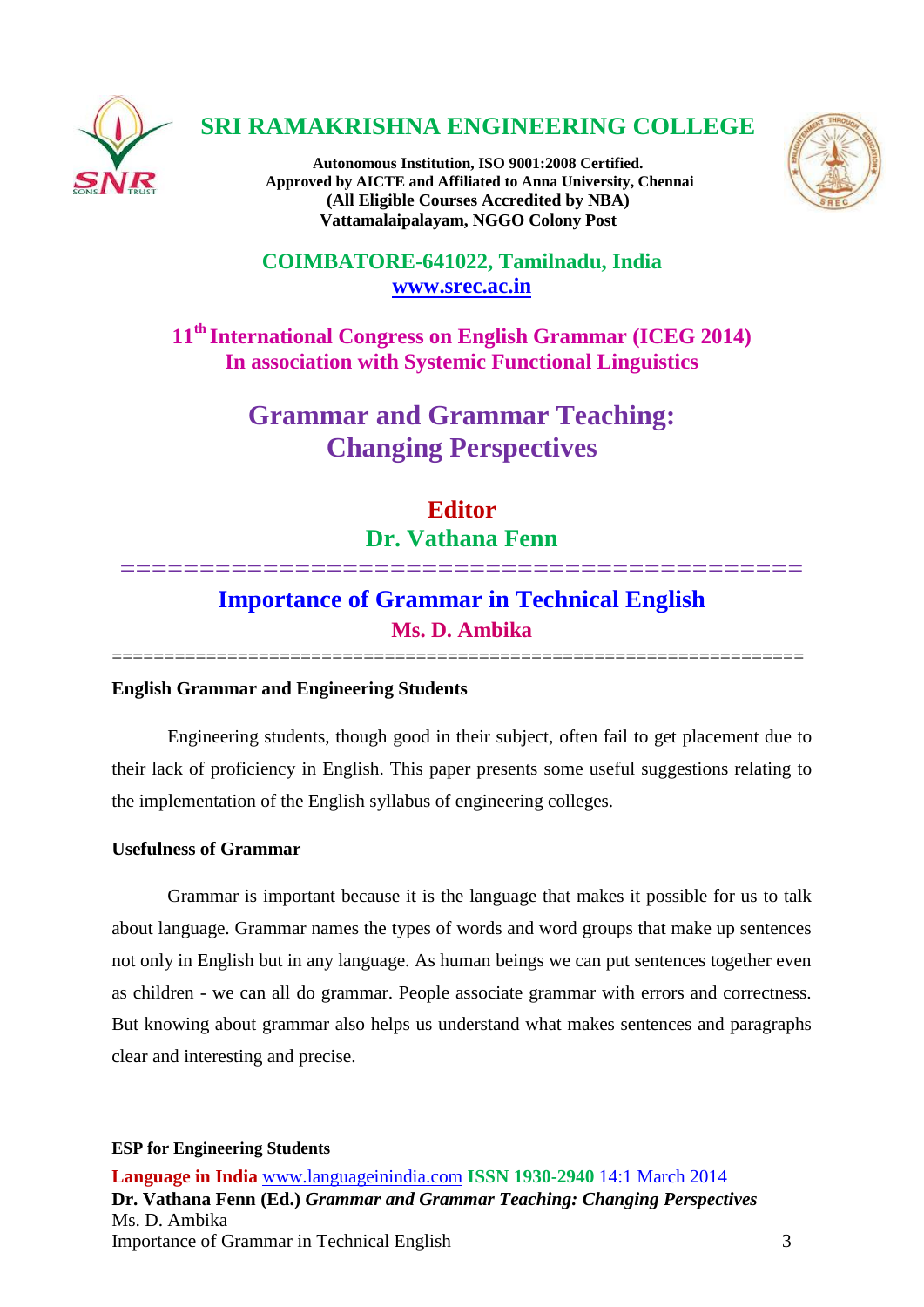Till about 1990, Compulsory General English Course in Tamil Nadu was given to all students at the graduate level under ELT irrespective of the discipline students chose, Science or Arts. Later it was felt that science students, especially engineering students might demand a certain type of English which would be more useful in their career. So it became necessary to carve out a separate course on the lines of ESP (English for Special Purpose) m ELT.

Consequent on this inspiration, textbooks had been prepared to suit the needs of ESP. In prescribing a separate need-based syllabus to the Engineering students, emphasis was laid on science vocabulary and sentence structures more useful to technical students. Such syllabuses have been in vogue for more than a decade in various Engineering colleges in Tamil Nadu. There were many other studies in other regions too and they made similar recommendations. Some of them even evolved texts to be adopted for achieving these objectives.

For example, CIEFL, Hyderabad had prepared a package of materials under the general title "Enrich your English" to be used in 50 hours. It aims at developing a take-off proficiency in reading and writing skills. The focus is on the reading skills though speaking and listening skills are also given due importance".

But there seems to be no perceptible impact on the nature of the English courses followed in Engineering Colleges.

#### **Needs Analysis**

Needs analysis is a prerequisite for developing materials and teaching strategies.

#### **What** *Is* **Needed?**

- a. Do students consider English an essential subject?
- b. Do they learn English because it is a compulsory subject or because they like it or it adds to their employment prospects?
- c. What sort of topics do they like best?
- d. Do they like to work in pairs or in small/large groups or individually?
- e. How would the students like to be assessed? By tests, projects and so on.
- f. Do they think that their teachers are aware of their students 'needs'?

#### **Student Participation**

The questionnaire was administered to 500 first year Engineering students belonging to colleges of different Universities of Tamil Nadu. The samples constituted two groups, those who did

**Language in India** [www.languageinindia.com](http://www.languageinindia.com/) **ISSN 1930-2940** 14:1 March 2014 **Dr. Vathana Fenn (Ed.)** *Grammar and Grammar Teaching: Changing Perspectives* Ms. D. Ambika Importance of Grammar in Technical English 4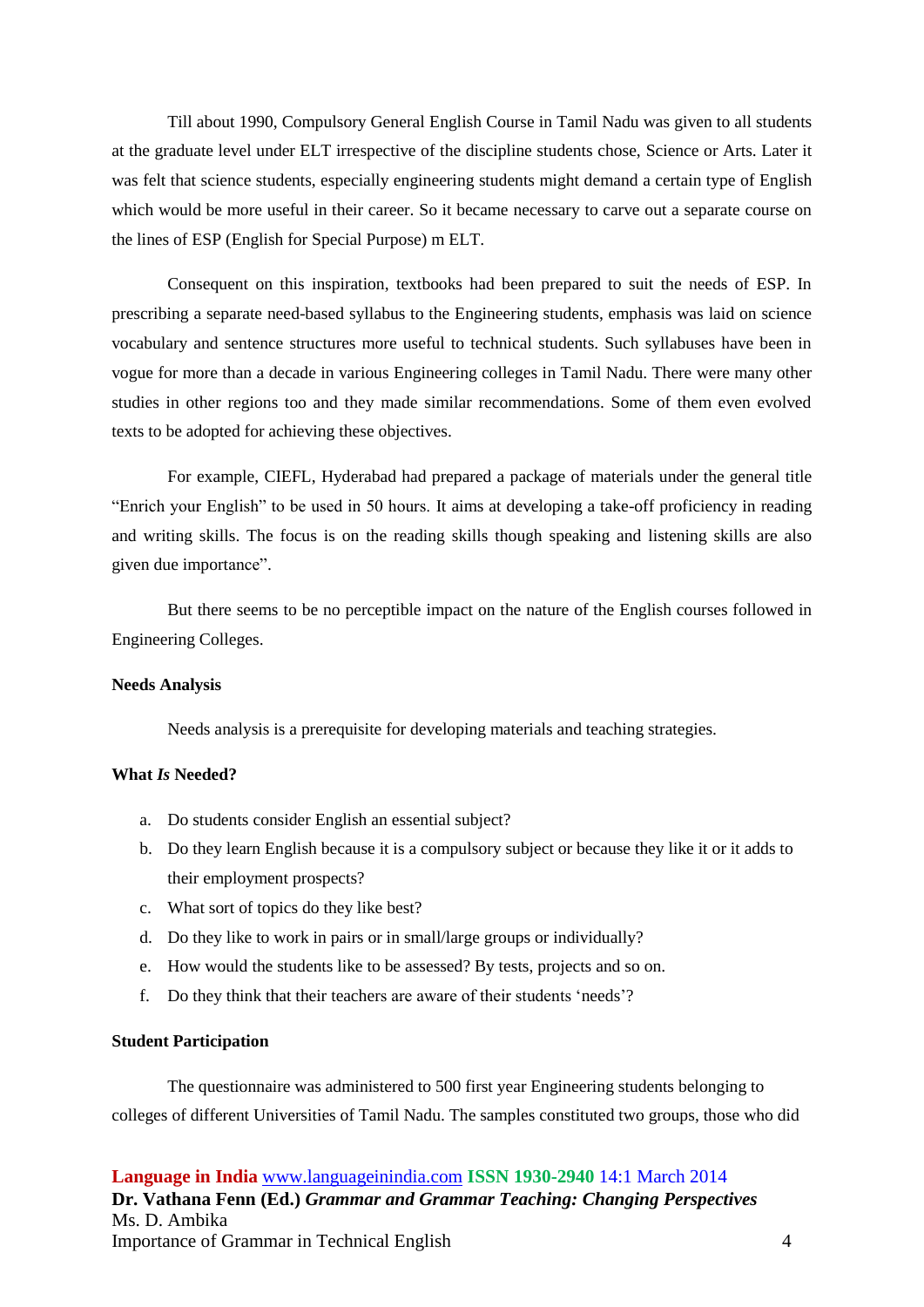their schooling in the regional language medium and those who did their schooling in the English medium.

#### **Nature of Questions**

The first question involved the ranking of choices and the last question involved personal comments or suggestions. The questionnaire aimed at bringing out the learners' views on their purpose of studying English. In section A, the students were asked to rank six general ideas of learning English as a compulsory programme with regard to its importance. 400 of the 500 students gave the highest priority to speak and write in English more fluently and correctly. The second priority (100 of 500 students) was given to 'improve inter-personal relationships at working place through effective communication". Only a few prioritized English "to face competitive exams and get a good job".

#### **English for Engineering – Instruction to Teachers and Students**

In Engineering, you will often be required to write lab reports and technical reports. As these form a major part of your assessment tasks, the ability to write clearly in correct academic English is important. This is not always easy, particularly for students for whom English is not their first language. These pages contain a series of grammar lessons on some common structures you will need to use when writing Engineering reports. Each unit begins with an explanation of the grammar point and rules for using it (with examples taken from actual Engineering subjects), followed by exercises to test your skill. A good follow-up exercise is to check how well you have applied the grammar point in a piece of your own writing, and correct it if necessary.

#### **Communication Skills**

Grammar gives language users the control of expression and communication in everyday life. Mastery over words helps speakers communicate their emotions and purpose more effectively. Otherwise, communication can sound like a toddler getting frustrated because she cannot express her thoughts. Written communication skills with correct grammar show professionalism. Employing inappropriate grammar in an e-mail to a boss -- such as using "LOL" or flawed subject-verb agreement like "we was" -- makes the message less effective because the errors will distract the attention of the reader from the intent of your communication.

Understanding basic principles of word, sentence and paragraph structures bestows writers with the flexibility to plan how they communicate a message, from a simple text to a presentation. If people can't successfully speak or write to one another, they cannot share their thoughts with each other. Some of these basic elements are presented below.

**Language in India** [www.languageinindia.com](http://www.languageinindia.com/) **ISSN 1930-2940** 14:1 March 2014 **Dr. Vathana Fenn (Ed.)** *Grammar and Grammar Teaching: Changing Perspectives* Ms. D. Ambika Importance of Grammar in Technical English 5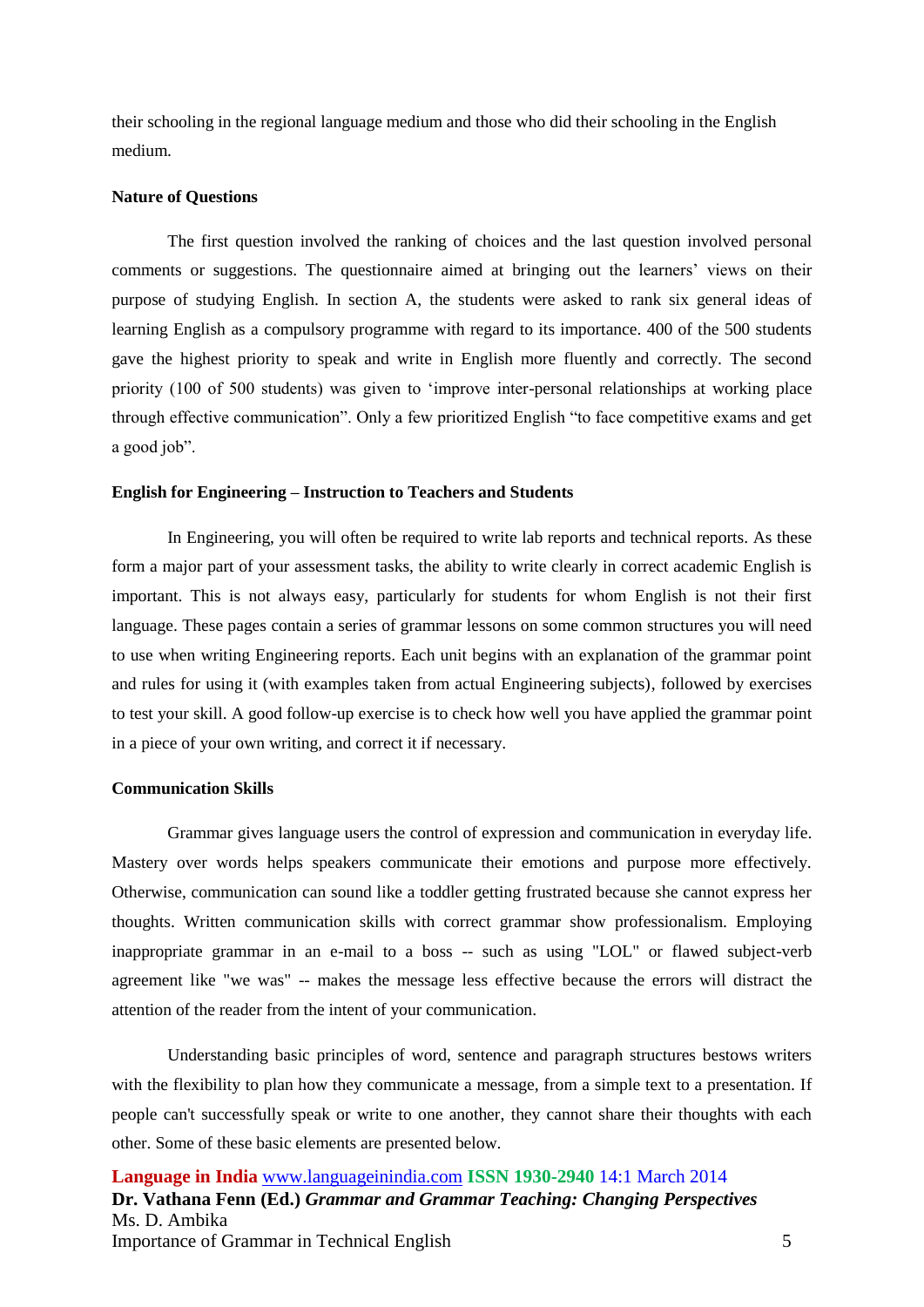## **Articles in Engineering Texts**

Correct use of articles conveys precise meanings in Engineering. Deciding whether to use *a, an, some,* or *the,* or use no article can be confusing.

## **Example**

*Structural and stress analysis is a process used to study the distribution of forces through the members of a structure. Fibre reinforced plastic is an advanced composite material which has potential for the repair and strengthening of structures.*

### **Passive Voice in Engineering**

Passive voice is used frequently in technical writing, where the focus is usually on what was done rather than who did it. It is conventionally used to report experimental procedure and to avoid constant repetition of I or we throughout the report, paper or thesis. In order to use passive voice correctly, it is necessary to fully understand, and be able to recognise the difference between passive and active voices.

#### **Past Tense in Engineering**

Here are many different ways of indicating that an event took place in the past. When we write an engineering text, we can use the simple past, present perfect, present perfect progressive, or the past perfect progressive. All of these different past tenses have slightly different meanings in terms of the chronology - or the order - in which things happened.

### **National Standards**

An important grammatical issue in schools today is its alignment with content standards. The Common Core Curriculum is a national standard of education implemented in many states. In the English Language Arts strand, 18 standards are related to grammar, including subject-verb agreement, punctuation, verb tense and parallel sentence structure. Standards are measured by standardized testing.

#### **Conclusion**

Grammar helps the students to speak and write English that will be understood by others, both within India and abroad. Basic grammar rules should be mastered by the Indian engineering students.